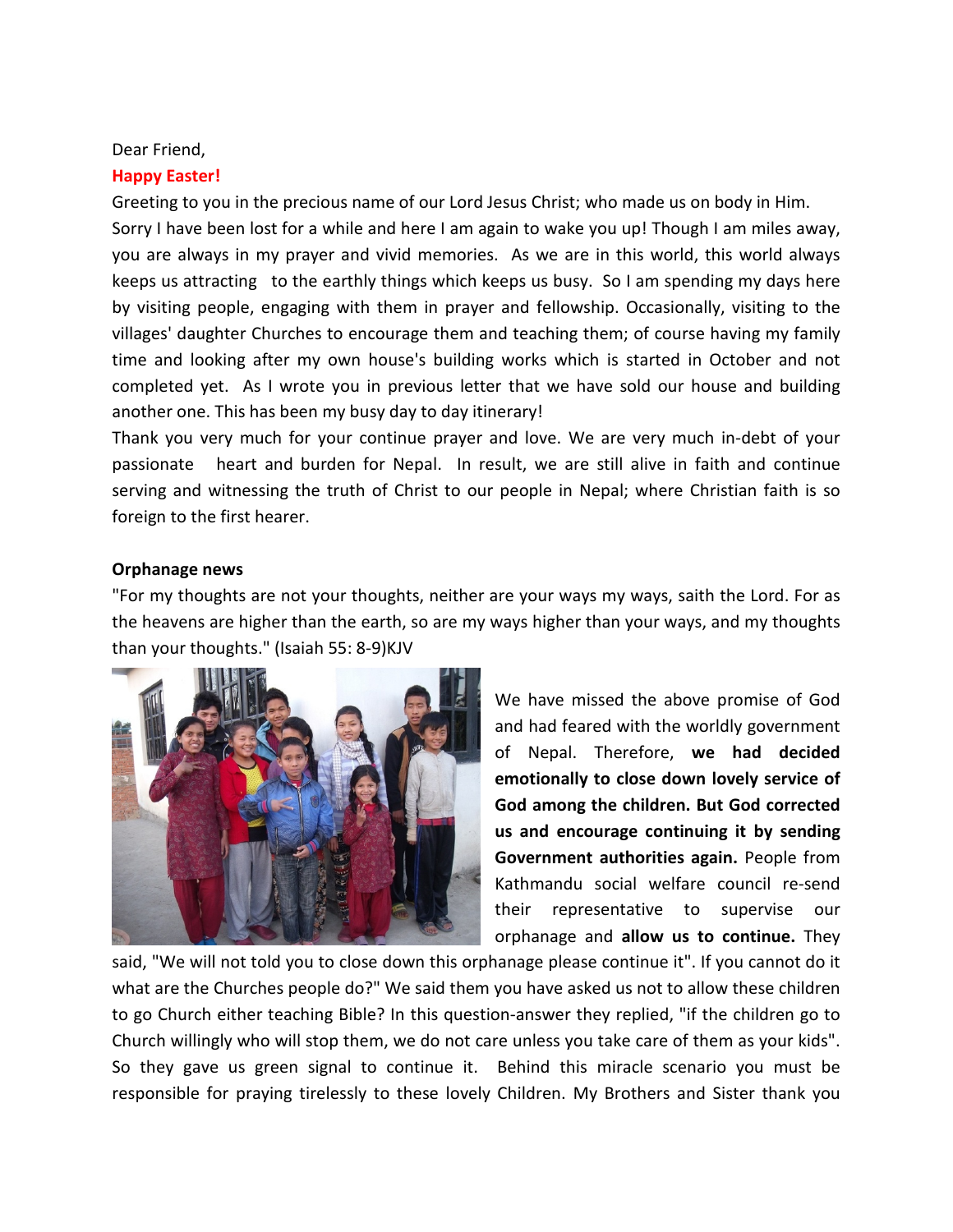very much from heart for your faithful prayer to these dear children. Now again more burden to pray for them and continue raising funds for them. Our monthly expenses have gone up due to hiking of the price in the country. Now monthly expenses of 10 orphanage is Rupees 40,000 (388 USD) which mean \$38 per months for a child only. it is only for the food expenses. Furthermore, we have to spend on clothes, stationary, health, staff's salaries and early school fees. Please do pray for it so God would provide in the needs of orphanage.

#### **Vocational Bible school**



We have unity among the 15 Churches in our town and recently organized the vocation bible study when children are free. We enabled to gather around 300 children from different churches for training. They stay in the church hall and provided accommodation during 4 days training. Please do pray so they can feel refresh and know God more during their holiday.

# **Church Building**



As I have wrote in the news letter on Church building; Church in the Dolakha had completed as we build normal building in low cost but Dhading where Pastor Anuodh village's Church building was built with strong concrete building. so that of course the cost of the building reached more as we estimated. It mean the building is stood but there are numbers of works inside the building is need to be done. This works cost would be still 200000 rupees more which is

around \$2000 USD. People from the village are requesting us for the fund. We do not have money give them to complete this work. Therefore, we humbly ask you for prayer so God would provide us enough funds to complete the worship building in Dhading. Forgive us for the demanding sound but this is the real situation here in our ministry.

Encouraging youth for taking hiking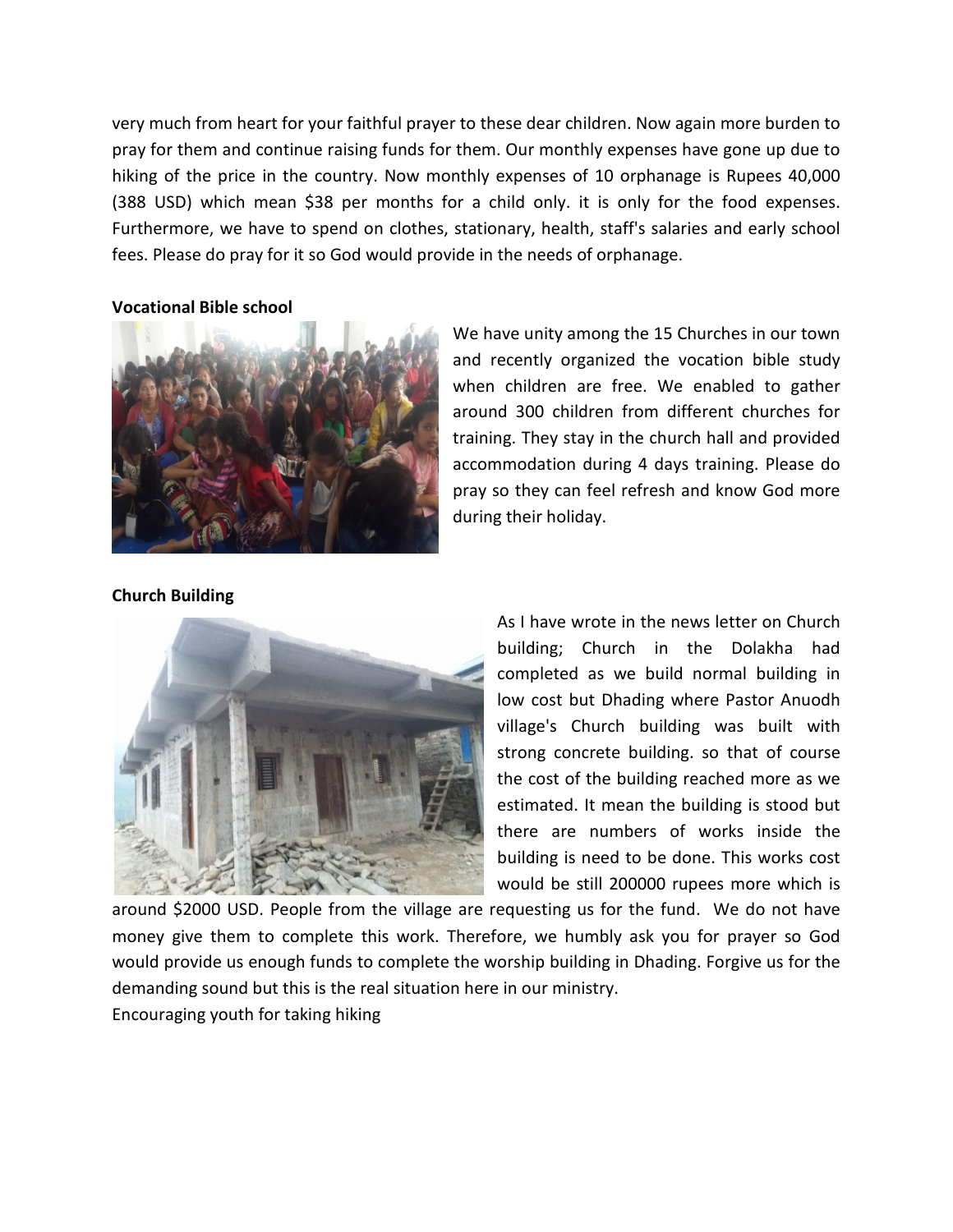# **Church Youth Hiking on the hill !**



We have taken to our Church's youth to encourage them for their faith. They have enjoyed it. Most of us enjoyed for the rhododendron flowers. They appreciated us.

# **Easter celebration**





Praise God as usual we have been able to celebrate Holy Day through marching to the street and leting people know Jesu has risen from the death. Our play cards are reading all about the Easter. We pray people read it and known that Jesus has risen. We have demanded to the government to let us celebrate Easter. We were informed Very shortly to the Christian community that we can do it. So immediately Kathmandu valley's pastors hold meeting 24 hour earlier and invited all Churches for this march. After the long march it is turned into the combine fellowship at the open Ground in Kathmandu and again we hold evening service in a private rental place where we enabled to invite government authorities to let them know about the Easter. Some of the Government people gave us word to continue for Christmas holiday. Thanks God our people who enabled to do this blessed programme.